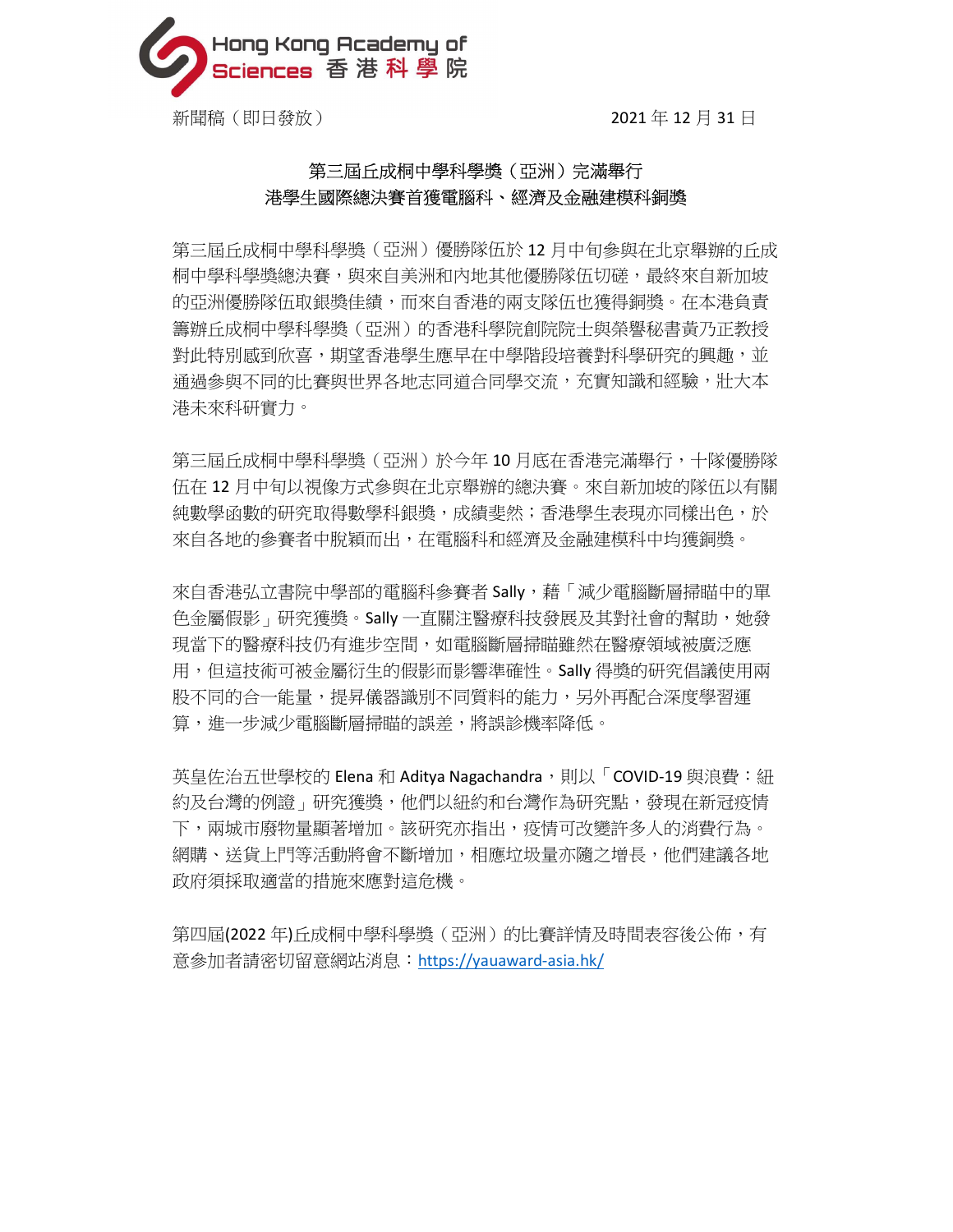

附件

# 丘成桐中學科學獎(亞洲)優勝隊伍及於丘成桐中學科學獎(總決賽)之比賽結果

| 科目      | 参賽學生/隊伍(地區)                                  | 參賽題目                                    | 丘成桐中學科學獎 | 丘成桐中學科學獎 |
|---------|----------------------------------------------|-----------------------------------------|----------|----------|
|         | (學校)                                         |                                         | (亞洲)     | (總決賽)    |
| 數學      | Zhou Kangyun (新加坡)                           | Padé Approximations in Diophantine      | 金獎       | 銀獎       |
|         | (Hwa Chong Institution)                      | Approximations and Irrationality        |          |          |
|         |                                              | Problems about Confluent                |          |          |
|         |                                              | <b>Hypergeometric Functions</b>         |          |          |
|         | Alexander Goo (新加坡)                          | <b>Construction of Higher Universal</b> | 銀獎       | 優勝獎      |
|         | NUS High School of Mathematics and Science)  | <b>Covering Spaces</b>                  |          |          |
| 經濟及金融建模 | Elena Lee (香港)                               | COVID-19 and Waste: Evidence from       | 銀獎       | 銅獎       |
|         | Aditya Nagachandra (香港)                      | New York City and Taiwan                |          |          |
|         | (英皇佐治五世學校)                                   |                                         |          |          |
| 電腦      | Sally Sijie Song (香港)                        | Deep Monochromatic Metal Artifact       | 金獎       | 銅獎       |
|         | (弘立書院中學部)                                    | Reduction for Computed Tomography       |          |          |
|         | Leong Chi Io (澳門)                            | Person Follower Robot Based on          | 銀獎       |          |
|         | Wu Chan In (澳門)                              | Person Re-identification and YOLO for   |          |          |
|         | Ye Chon Hou (澳門)                             | <b>Elderly Caring</b>                   |          |          |
|         | (澳門培正中學)                                     |                                         |          |          |
| 生物      | Trivikram Mohan (新加坡)                        | Heterologous Expression of a            | 金獎       |          |
|         | Omkar Mahadevan (新加坡)                        | Mangrove K+ Transporter, AoHKTI         |          |          |
|         | Tang Kean Seng (新加坡)                         | increases salt tolerance of Arabidopsis |          |          |
|         | (NUS High School of Mathematics and Science) | thaliana                                |          |          |
|         | Leung Wai Chun (香港)                          | Kombuchas from Tannin-rich Fruit        | 銀獎       | 優勝獎      |
|         | Ng Ka Ho (香港)                                | Skins as Bio-disposables                |          |          |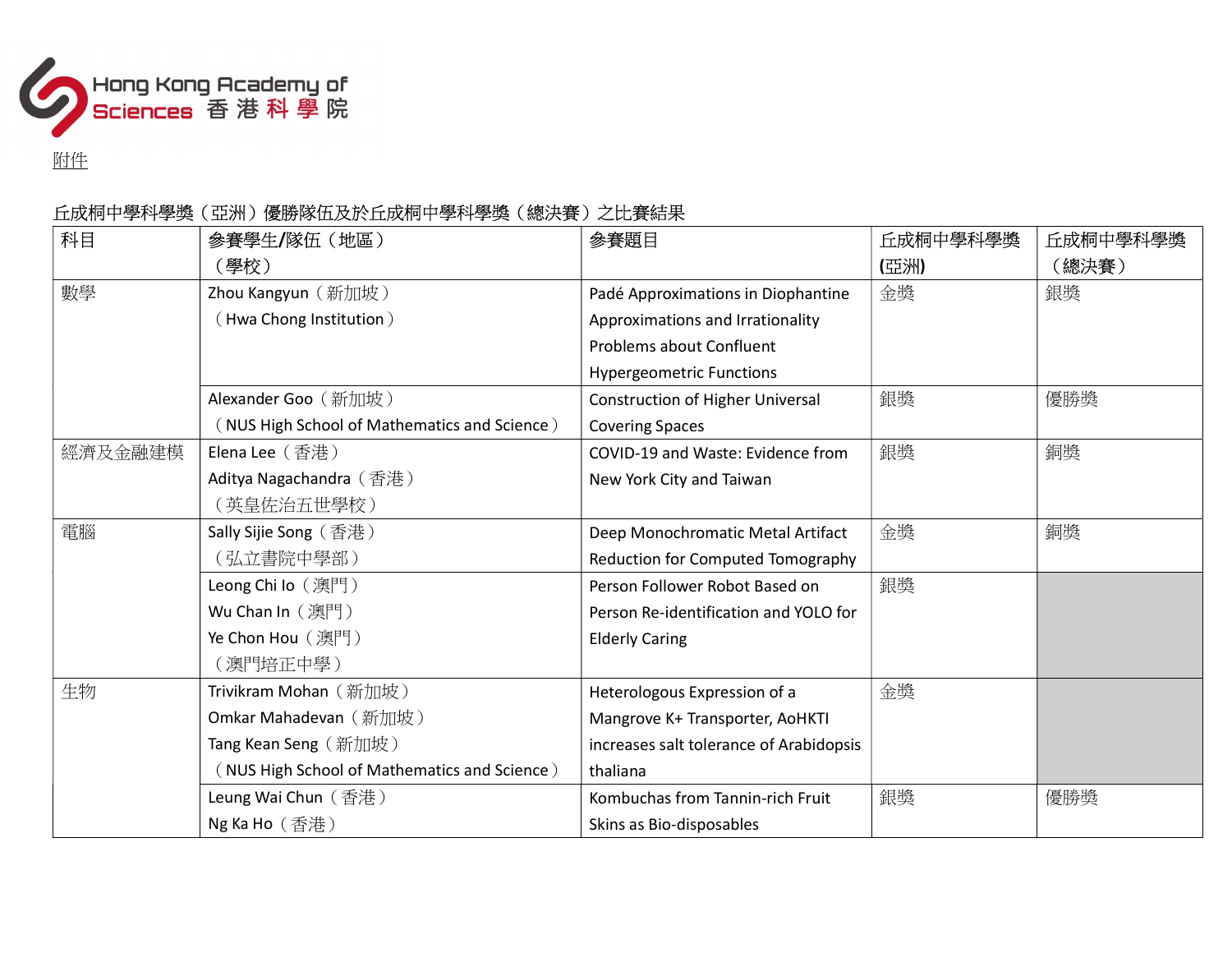

| Tam Kwan Chun Kenny (香港)                     |                                    |    |     |
|----------------------------------------------|------------------------------------|----|-----|
| (迦密柏雨中學)                                     |                                    |    |     |
| Poon Mu Sheng Joshua (新加坡)                   | Engineering Flexible, Conductive   | 銀獎 |     |
| Lim Chi Wei (新加坡)                            | EcoflexTM Infiltrated Ti3C2Tx      |    |     |
| Sim Hui Xiang (新加坡)                          | MXene/Graphene Oxide Aerogel as    |    |     |
| (NUS High School of Mathematics and Science) | <b>Strain Sensor</b>               |    |     |
| Tu Yaowei (新加坡)                              | Astrojax Pendulum: Theoretical and | 金獎 | 優勝獎 |
| Yang Liu (新加坡)                               | <b>Experimental Studies</b>        |    |     |
| Raffles Institution)                         |                                    |    |     |
| Fong Su (澳門)                                 | An Analysis and Optimization of    | 銀獎 |     |
| (澳門培正中學)                                     | Double Parallelogram Lifting       |    |     |
|                                              | Mechanism                          |    |     |
|                                              |                                    |    |     |

更多關於丘成桐中學科學獎(亞洲)比賽資料及詳情,請瀏覽 https://yauaward-asia.hk/2019-21-asia-results 更多關於丘成桐中學科學獎比賽資料及詳情,請瀏覽 http://www.yau-awards.com/show-86-15.html

### 圖片說明

ASHK1: 香港學生 Sally (圖第二排右)藉「減少電腦斷層掃瞄中的單色金屬假影」研究獲丘成桐中學科學獎總決賽電腦科銅獎。

ASHK2: 香港英皇佐治五世學校學生 Elena (圖)和 Aditya Nagachandra 以研究疫情與浪費之間的關係獲丘成桐中學科學獎總決賽經濟及金融建模科 銅獎。